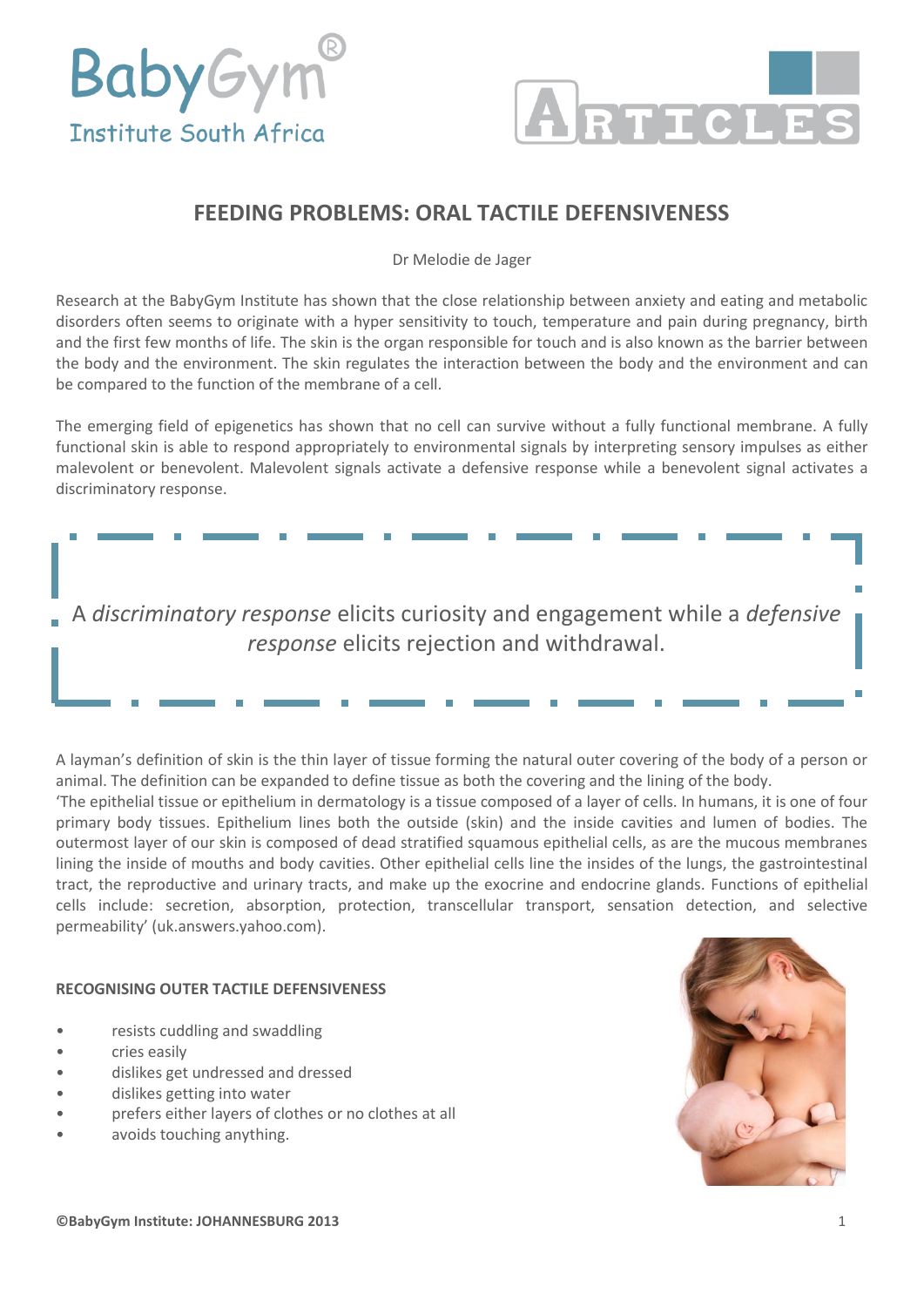## **BabyGym® Institute South Africa**



Causes of outer tactile defensiveness can be numerous and include: excessive stress during pregnancy; placenta insufficiency; premature birth; post term birth; complications during birth; separation from mom at birth; incubation; medical intervention (piecing the skin); environmental conditions, etc. Kangaroo Mother Care is encouraged to release the defensive response (movement away from touch) in favour of the discriminatory response to touch (movement seeking touch).

Babies with an active outer tactile defensive response often show signs of inner tactile defensiveness, which manifests as oral tactile defensiveness. Typical symptoms would include:

Avoidance of most textures in and around the mouth, because anything that is unfamiliar, is perceived as a potential threat. The instinctive response to a threat is to reject, withdraw and cry.

- Latching and feeding difficulties arise and the nipple, bottle teat and dummy may be rejected.
- Difficulties in handling solids.
- Avoidance of textured foods with 'bits'.
- Sometimes mashed food is also avoided.
- Gagging if baby is forced to eat foods he or she is unfamiliar or uncomfortable with
- Messy eating even when child is older.

Oral tactile defensiveness can result in poor development of tactile discrimination of the lips, tongue and cheeks, and it may impact adversely on the child's ability to manipulate food in the mouth. Without the opportunity to eat food that provides resistance to the mouth, muscle tone is compromised. Lowered tone in the jaw and oral muscles makes it difficult to cope with chewing.

## **PLAN OF ACTION**

**New-born babies**: Massaging baby is recommended to first desensitise the outer skin before desensitising the inner skin. Movements need to be firm and loving. Persist even if baby resists – everyday a little more for a little longer. Gentle oral desensitisation is also needed by using a clean finger and later textured toothbrushes to massage around the lips; inside the lips; the gums, cheeks and the tongue.

**Older babies**: Encourage a variety of textured toys for the baby to touch and explore with his hands, while securely on mom's lap. Reassure him and talk to him to lower his anxiety. Encourage a curiosity to explore different textures with his hands to overcome the defensive response and to elicit the discriminatory response. In time he will want to explore the textures with his mouth too.